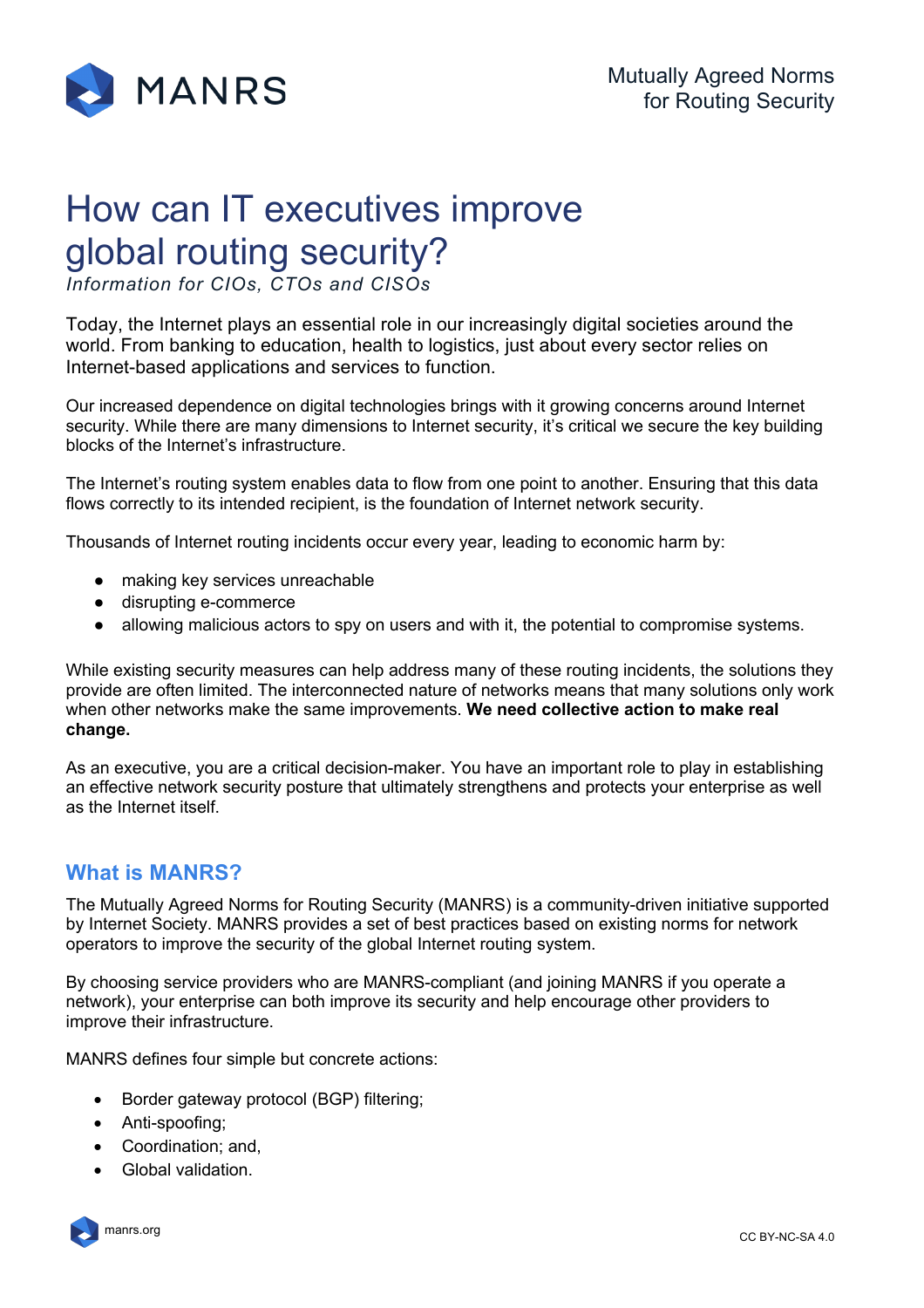#### How can company executives improve global routing security?

By implementing these actions, network operators can greatly improve Internet security and reliability. Two of the steps are preventative and help address the technical causes behind common routing incidents. The other steps take advantage of globally accessible information to help limit the impact of such incidents and decrease the likelihood of future incidents.

The MANRS actions define outcomes rather than specific methods. This allows implementation to change with technology and helps establish MANRS actions as best practice.

### **Alongside routing incidents, MANRS seeks to address ecosystem challenges in the global routing system.**

MANRS improves economic incentives for routing security by allowing network operators to demonstrate their commitment to:

- Security by securing core Internet infrastructure for greater global Internet security.
- Customers by ensuring the services they provide adhere to routing security best practices.
- Competitors by ensuring routing security incidents don't have a cascading effect on other network operators.
- Policymakers by ensuring a robust and resilient national Internet infrastructure in support of the larger cybersecurity agenda.

An independent study by 451 Research<sup>1</sup>, commissioned by the Internet Society, found that traffic routing, hijacking and interception were the leading security concern for enterprises. Distributed denial of service (DDoS) attacks and address spoofing came in second.

## 94% of enterprises said that they'd be willing to pay more for a vendor who was a MANRS member in a competitive situation.

This highlights the importance of MANRS implementation as an indicator of a network operator's sound security practices.

<sup>1</sup> MANRS project study report: https://www.manrs.org/wp-content/uploads/2017/10/MANRS-451-Study-Report.pdf

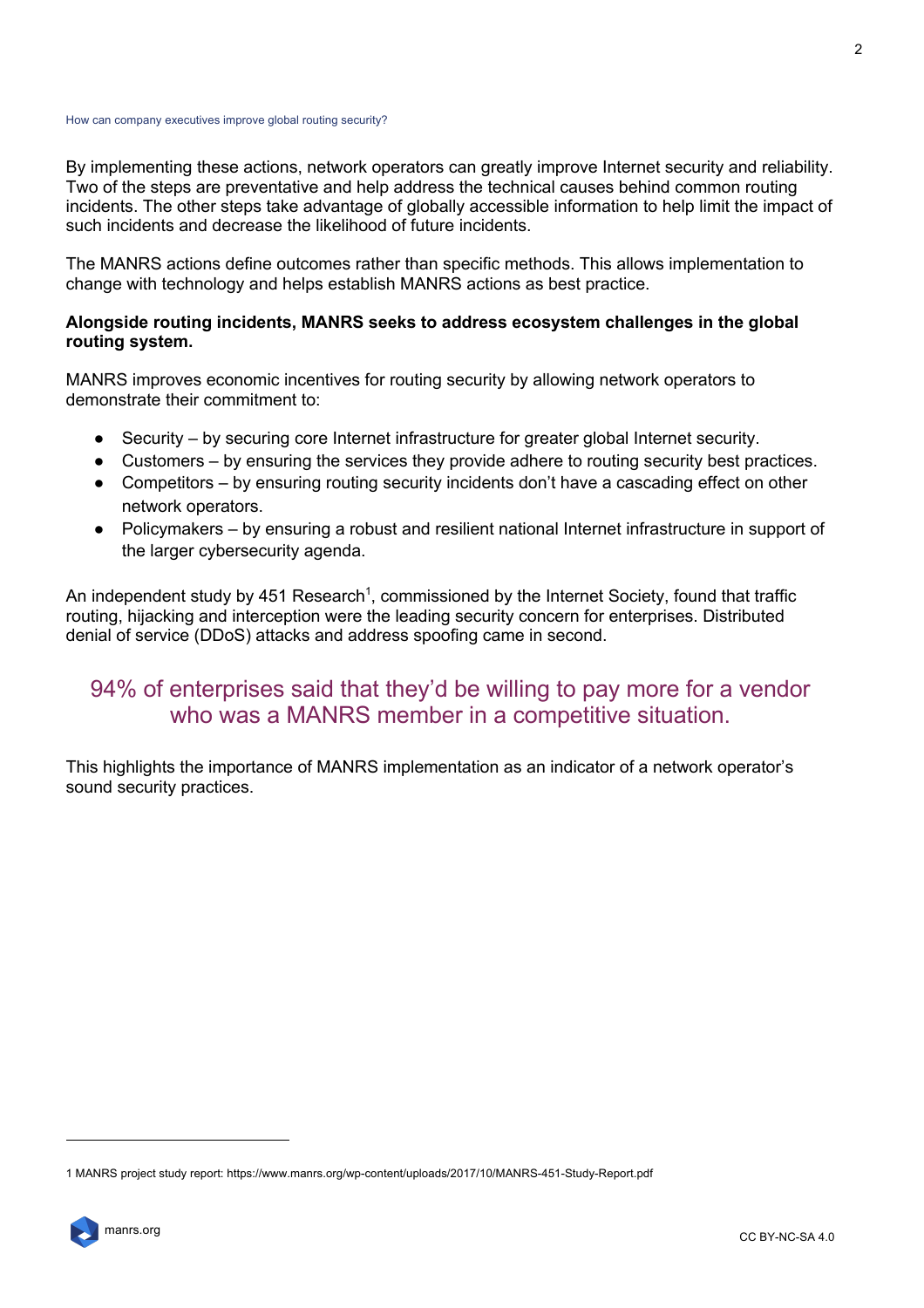## **Why does MANRS matter for enterprises?**

In 2020, there were a total of 3,873 major network incidents that involved border gateway protocol (BGP) related attacks. Of these, 64% were hijacks and the rest were route leaks.



In 2019, there were 4,232 major network incidents that involved BGP, of which:

- 3.8% of all networks were affected by a routing incident
- 2% of all networks were responsible for the 4,232 routing security incidents.

These incidents can:

- create a serious strain on infrastructure
- result in dropped traffic
- allow for unauthorized inspection of traffic
- be used to perform Denial of Service (DoS) attacks.

In July 2020, there were two significant routing incidents in the global BGP routing system<sup>2</sup>, impacting more than 1,500 networks worldwide. This highlighted the need for network operators to implement good routing security practices. These incidents impacted major North American network providers including TWC, Rogers and Charter, among others<sup>3</sup>.

As a company leader, you can help your enterprise tackle routing security threats effectively by evaluating your Internet service providers (ISPs), content delivery networks (CDNs), and cloud hosting providers to make sure they follow security best practices.

## **How can MANRS help your organization?**

1. **Ensure business continuity and prevent reputational damage:** Every enterprise should know whether their providers implement Internet routing best practices as part of their business continuity program. MANRS actions offer your enterprise an effective way to prevent network security mishaps that can cause significant reputational damage to any business.